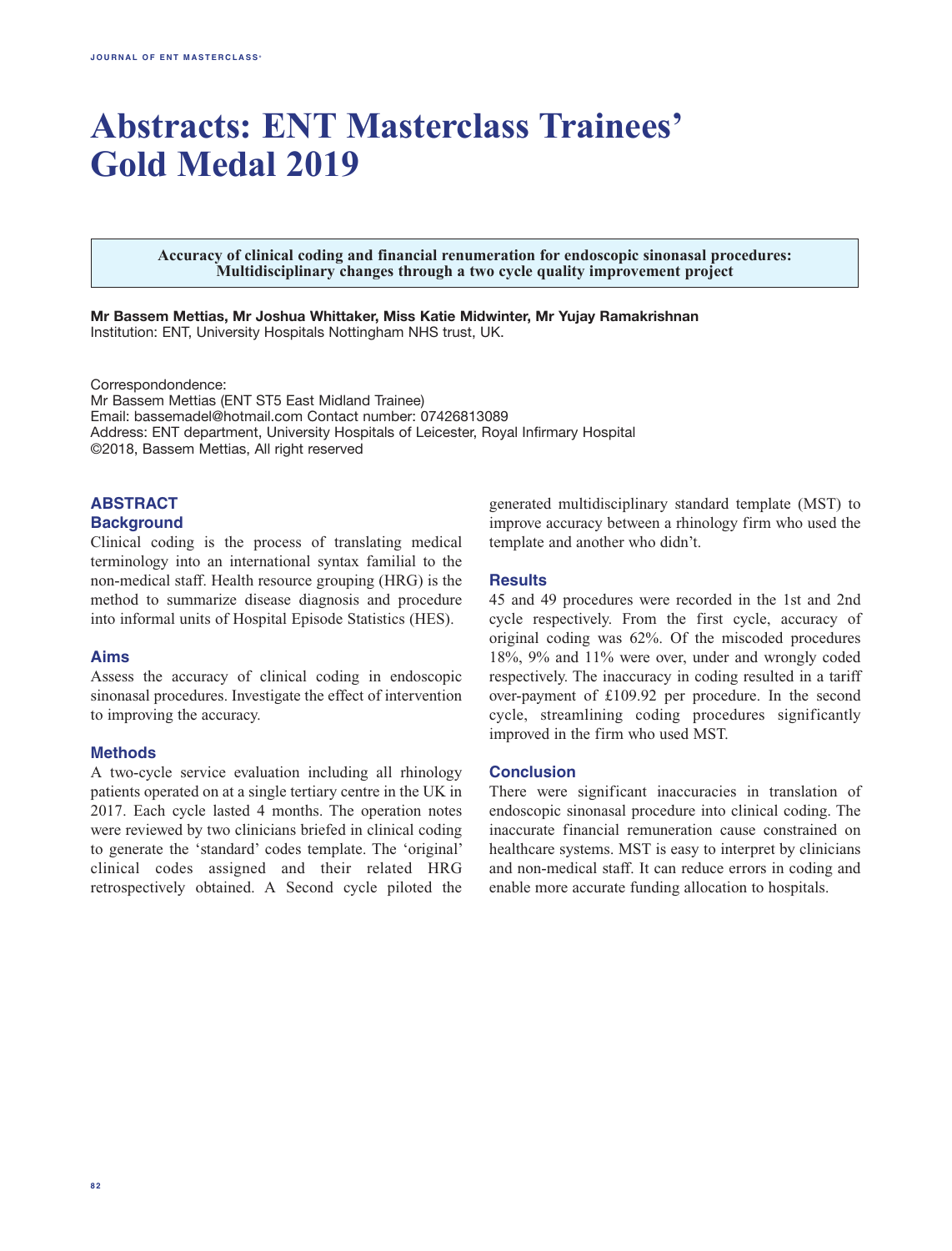# **Streamlining tonsillitis and peritonsillar abscess treatment. The new 4 hour target!**

# **Timothy Williams, Emily Heywood, Mona Saad, Mark Waller, Glen Watson**

E-mail: twilliams23@icloud.com Institution: ENT Department, Royal Hallamshire Hospital, Sheffield Teaching Hospitals

#### **Introduction**

There has been a significant rise in tonsillitis and peritonsillar abscess related admissions and complications. This can be attributable to a substantial reduction in tonsillectomies since the introduction of procedures of limited clinical effectiveness (POLCE). As a result there has been an increasing amount of bed days associated with these common ENT presentations with significant financial burden. Data suggests there have been no net savings as a result of these additional bed days.

#### **Objective**

To create, implement and evaluate an evidence based 4 hour treatment bundle for the management of tonsillitis and peritonsillar abscess.

#### **Method**

All patients who presented to a large teaching hospital with tonsillitis or peritonsillar abscess over two, one month periods were included, between which the 4 hour treatment bundle was implemented. This treatment

included the use of intravenous fluids, analgesia, antibiotics, corticosteroids, plus needle aspiration in peritonsillar abscess patients. Patients were reassessed on completion of treatment bundle. Outcomes measured were overnight admission and re-admission rates.

#### **Results**

Admission rates prior to the introduction of the treatment bundle was 75% with 3 readmissions. Admissions reduced to 25% after the introduction of the treatment bundle and reassessment with no readmissions.

### **Conclusion**

The introduction of a 4 hour treatment bundle safely reduces admission rates of patients with tonsillitis and peritonsillar abscess. This data is being used to introduce an ambulatory day unit on the ward, to further provide a streamlined, safe treatment service to reduce pressure on beds as well as reduce financial burdens associated with patient admissions.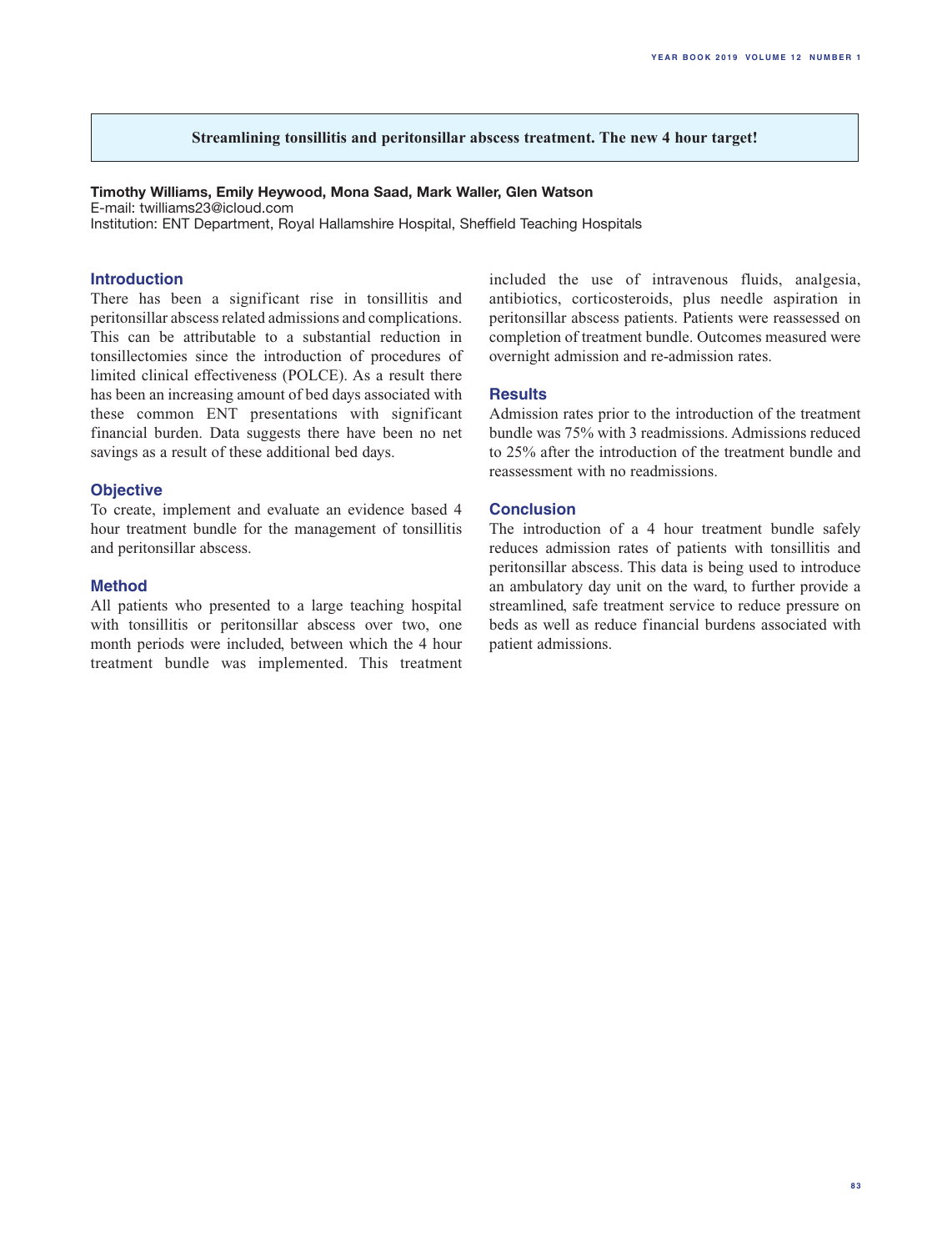# **Canalostomy as a surgical approach to local drug delivery into the inner ears of adult and neonatal mice**

#### **Guopeng Wang, Jingying Guo, Lu He, Shusheng Gong**

Department of Otolaryngology-Head and Neck Surgery, Beijing Friendship Hospital, Capital Medical University, Beijing 100050, China

Email address: guopengent@163.com

All authors have agreed the contents of the paper for submission.

#### **Objective:**

**Results**

Local delivery of drugs into the inner ear is a promising therapy for inner ear diseases. In this study, we aimed to evaluate the effectiveness and safety of the drug delivery through semicircular canals (canalostomy) in both adult and neonatal mice.

#### **Methods**

A fast-green dye or adeno-associated virus serotype 8 with the green fluorescent protein gene (AAV8 -GFP) was inoculated into the inner ear of mice through canalostomy. Following surgery, animals underwent swim tests and auditory brainstem response (ABR) measurements. Then inner ears were harvested for morphological studies and immunohistochemistry.

The canalostomy facilitated broad distribution of fastgreen dye in both cochlea and vestibular end-organs. In mice after AAV8-GFP injection, no signs of vestibular dysfunction were found, and there were no changes of ABR thresholds after surgery. Extensive GFP expression and no morphological lesions were detected in the cochlear and vestibular end organs. Robust GFP expression was found in inner hair cells, marginal cells, spiral ganglion neurons, vestibular hair cells, vestibular supporting cells and vestibular ganglion neurons.

#### **Conclusion**

Canalostomy is an effective and safe approach to drug delivery into the inner ears of adult and neonatal mice and may be used to treat human inner ear diseases in the future.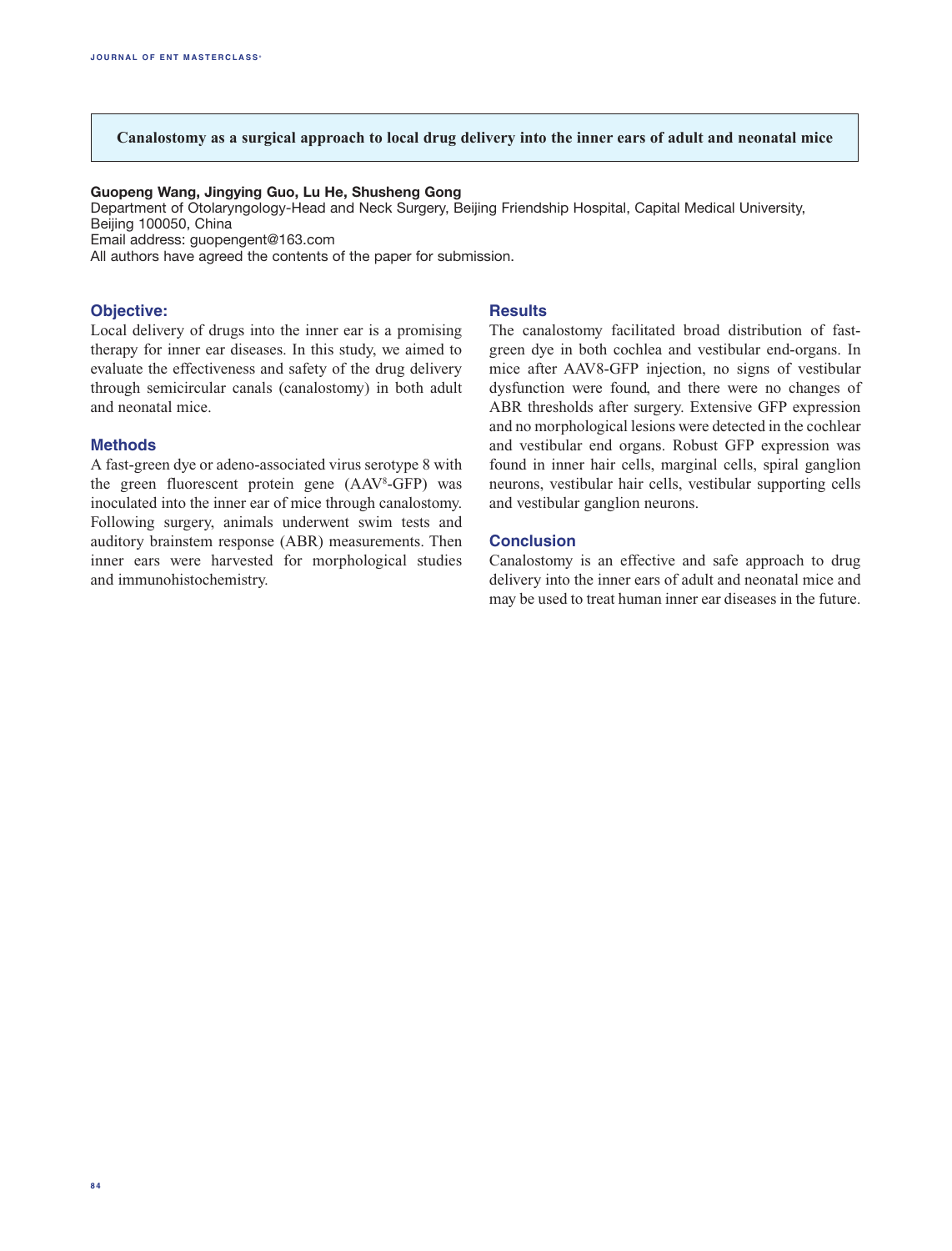# **Neuroprotective effects of NMDA-Rs blocker on the Auditory Cortex in salicylate-induced tinnitus**

#### Yu Song<sup>a</sup>, Shan Xiong<sup>a</sup>, Furong Ma<sup>a</sup>, Lanqun Mao<sup>b</sup>

a Department of Otolaryngology Head and Neck Surgery, Peking University Third Hospital, Beijing, 100191, PR China **b Beijing National Laboratory for Molecular Sciences, Key Laboratory of Analytical Chemistry for Living Biosystems,** Institute of Chemistry, the Chinese Academy of Sciences, Beijing, 100190, PR China

# **Abstract**

**Object**

To examine the effect of administering NMDA-Rs blocker at different times on the changes of neurochemicals and electrophysiology in the auditory cortex (AC), the center of auditory perception, in a rat tinnitus model induced by salicylate (SS).

# **Method**

This study simultaneously monitored the dynamic change of ascorbate and glutamate in the AC during SS-induced tinnitus and its response to intraperitoneal administration of MK-801 by in vivo microdialysis with an online electrochemical system (OECS) and high-performance liquid chromatography (HPLC).

#### **Result**

We found that the levels of both ascorbate and glutamate were more significantly suppressed in the groups of MK-801 given at 30 min pre or post SS injection than the levels in the group of MK-801 given at 60min post SS injection compared with the SS only injection group. Electrophysiological recording performed on the SS-injection animals revealed that the spontaneous firing rate (SFR) of neurons in the AC was dramatically increased. The animals treated with MK-801 showed a significantly attenuation of hyperactivity in AC both in the groups of MK-801 given at 30 min-pre or -post SS injection and 60min-post SS injection.

# **Conclusion**

These findings suggest that NMDA-Rs are involved in the pathological mechanism underlying salicylate-induced tinnitus, and also indicate that therapeutic effects on tinnitus are depend on the administration time of the blocker of NMDA-Rs , which might advance studies on understanding the therapeutic potential of NMDA-Rs antagonist in tinnitus therapy.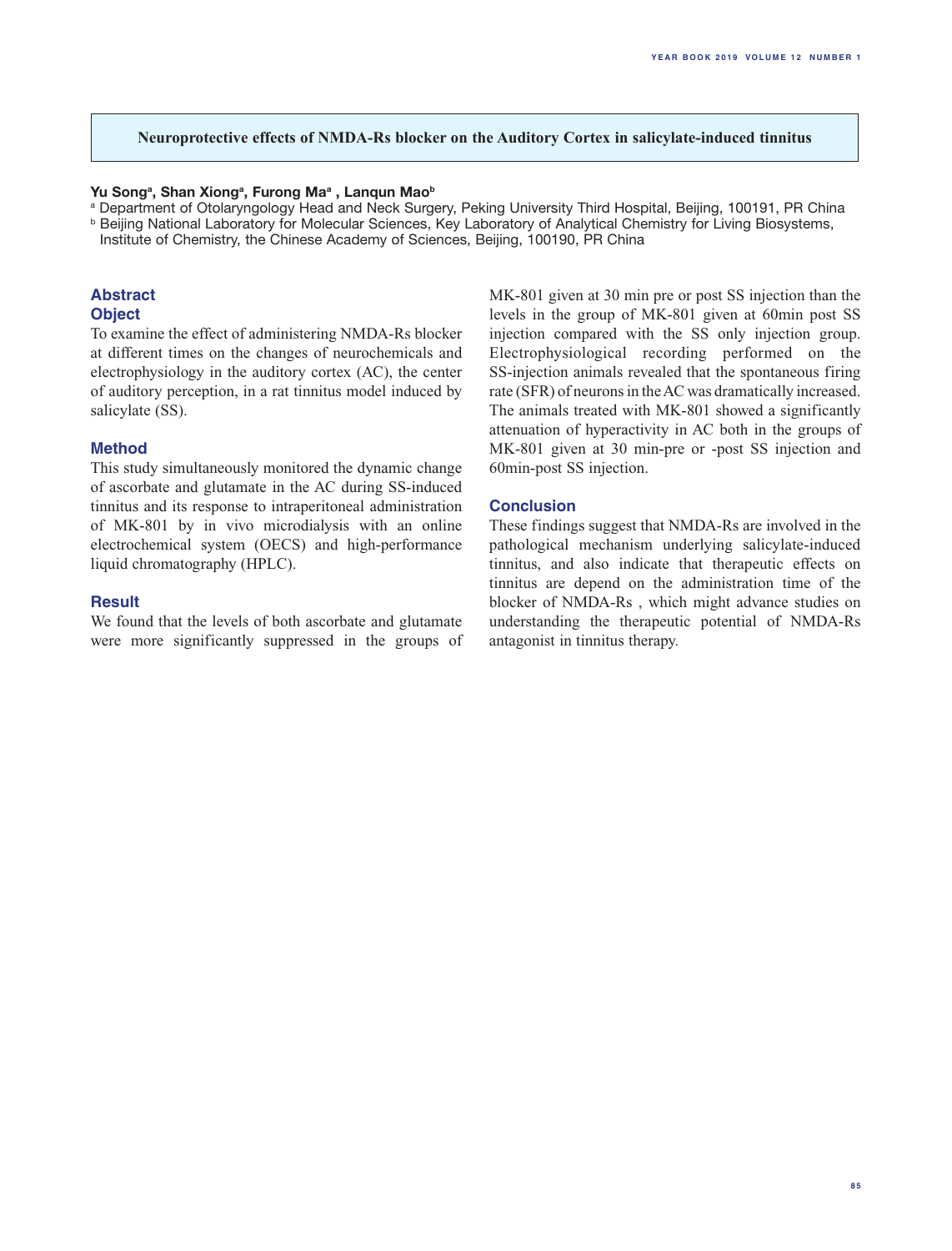# **Outcomes of Parotidectomy from a single surgeon in a District General Hospital setting**

# **Prathibha Nanoo, Afeef Aslam, Muhamad Quraishi**

Presenting Author: Prathibha Nanoo ENT Department, Doncaster Royal Infirmary, Thorne Road, Doncaster DN2 5LT Email: prathibha.sprasad@gmail.com

# **Abstract**

# **Introduction**

80% of all salivary gland tumours occur in parotid. 80% of these are benign pleomorphic or mixed adenomas. Purpose of parotidectomy is to remove abnormal growths in parotid gland. During the procedure the facial nerve is at risk and great care is taken to preserve this.

# **Aim**

To evaluate the outcomes of patients who had surgery under a single surgeon for parotid lumps from April 2004 to Nov. 2018

# **Methods**

A retrospective case notes review of parotid surgeries, by a single surgeon, was performed. Data collected included patient demographics, presentation, radiological and histological investigations, operative findings, outcomes, complications and histopathology.

#### **Results**

Between 2004 – 2018, 339 patients underwent parotidectomies. 95.6% of the parotid tumours were benign. 59% of these were pleomorphic adenoma. FNA could accurately confirm diagnosis in 62.5% cases. Temporary facial weakness was noticed in 33% of operated cases. Permanent palsy was seen only in one which was preoperative. Other postoperative complications (seroma, wound infection, Frey's) found in 13% of the studied group.

#### **Conclusion**

Outcome rates were comparable with published data. The incidence of postoperative complications is influenced by the pathology, with inflammatory lesions significantly increasing the risk of facial nerve dysfunction and other complications. Overall, the incidence of permanent facial paralysis was less than 1%, but temporary nerve palsy was common at 33%, with most patients regaining normal function within 1 year of the operation. In most cases facial weakness improves to normal or near-normal levels within 6 weeks.